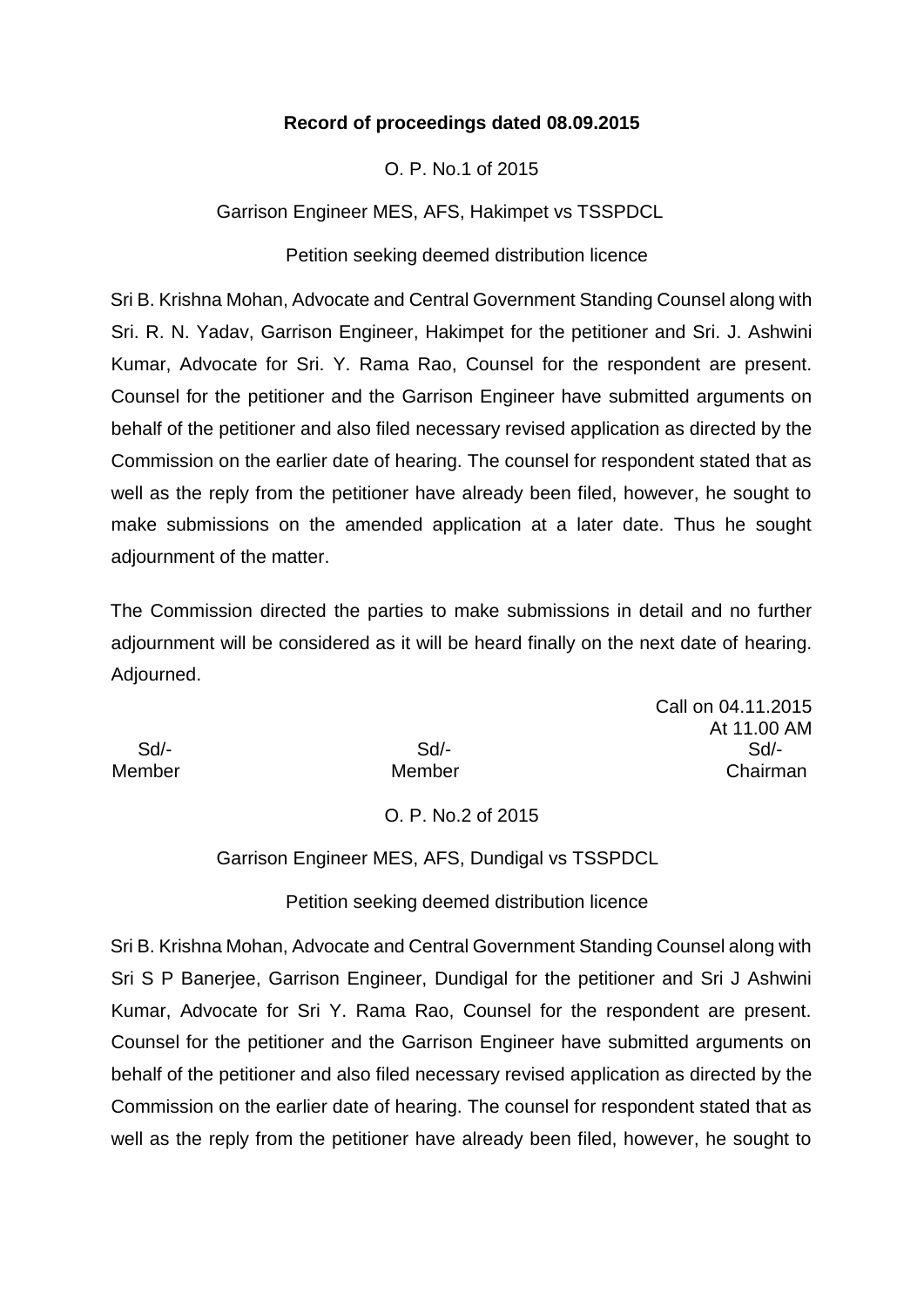make submissions on the amended application at a later date. Thus he sought adjournment of the matter.

The Commission directed the parties to make a submissions in detail and no further adjournment will be considered as it will be heard finally on the next date of hearing. Adjourned.

Call on 04.11.2015 At 11.00 AM Sd/- Sd/- Sd/- Member Member Chairman

O. P. No. 2 of 2015

# M/s. ITC Limited vs TSLDC

Petition filed u/s 86 (1) (e) of the Electricity Act, 2003 seeking direction to the SLDC to give accreditation to the petitioner's renewable energy project

Sri. N. Alagiri, Senior Manager (Projects) being representative for the petitioner and Sri. J. Ashwini Kumar, Advocate for Sri. Y. Rama Rao, Counsel for the respondent are present. The representative of the petitioner sought to make submissions on the basis of the report filed on behalf of m/s. TNREDC. He also filed the notification issued by the Chattisgarh commission and the procedure notified by the chattisgarh power distribution company in case of the same raw material of black liquor used by a paper unit in that state. The counsel for the DISCOM and the representative of the SLDC have categorically stated that the required regulation / guideline should come from CERC and after such an exercise, if such an exercise if application is made to the SLDC it will consider decide on the accreditation application. Therefore they suggested that the petitioner should first approach the CERC instead of moving from state to state and respective Commissions seeking accreditation for the said raw material used petitioner to be the renewable energy source.

The Commission directed the office to issue specific notice to CMD TNREDC to appear on the next date of hearing invariably to explain the position regarding renewable energy sources including the petitioner's source. The hearing is adjourned.

Call on 04.11.2015 At 11.00 AM Sd/- Sd/- Sd/- Member Member Chairman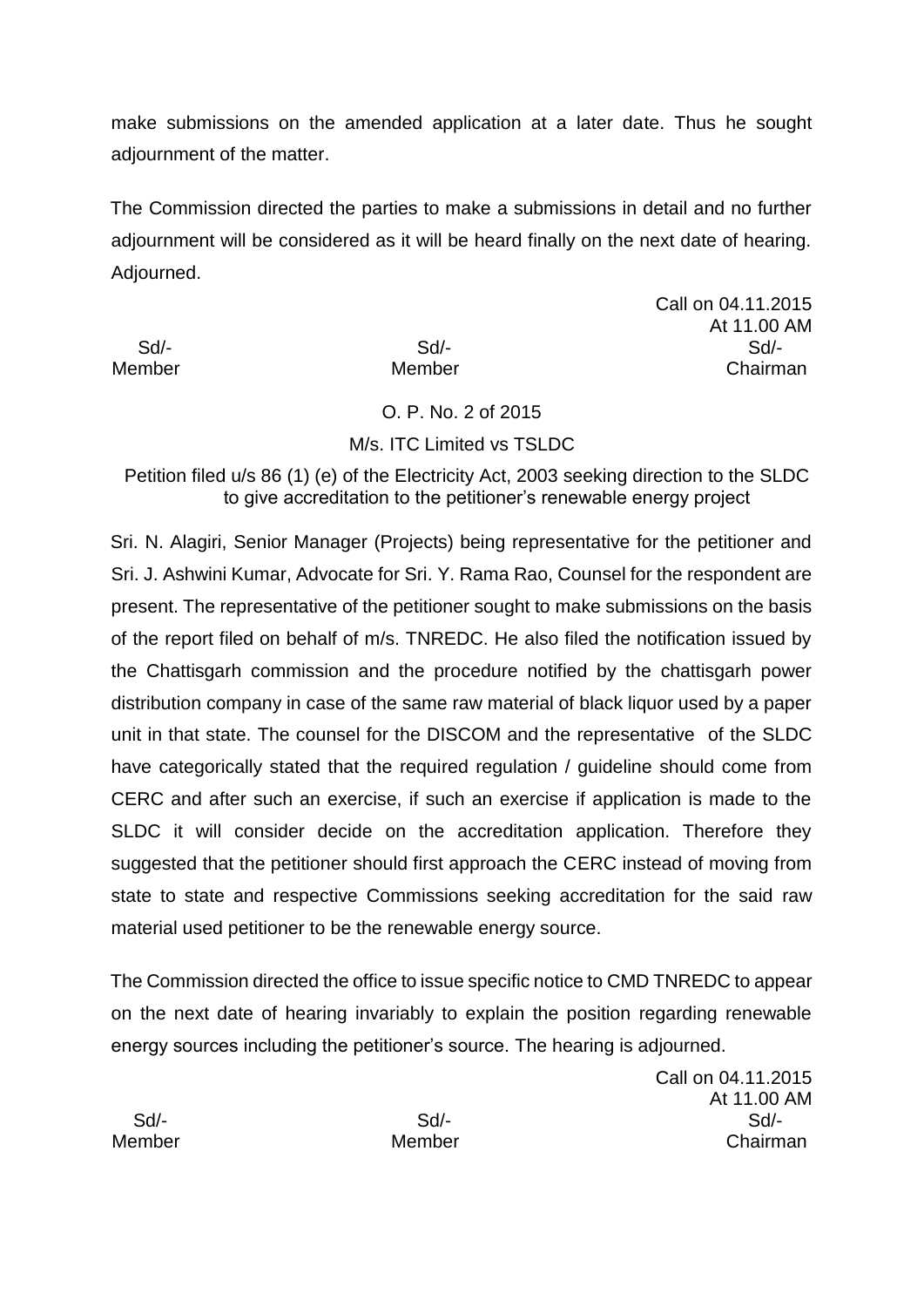### O. P. No.3 of 2015

### M/s. Geo Syndicate Power Pvt. Ltd. vs TSNPDCL

Petition seeking determination of tariff for the supply of electricity generated from geothermal energy to respondent (APNPDCL now TSNPDCL) pursuant to Section 62, 64, 86.1 (a), 86.1 (b) and other applicable provisions of the Electricity Act, 2003.

Shri. G. Krishna Reddy, Advocate on behalf of Sri Hanmanth Reddy, Counsel for the petitioner and Sri. J. Ashwini Kumar, Advocate for Sri. Y. Rama Rao, Counsel for the respondent are present. The counsel for the petitioner sought adjournment stating that the Advocate on Record is out of station thus not available for hearing, therefore sought adjournment of the hearing. The counsel for the respondent has no objection as he also sought adjournment stating that the licensee has not be briefed about the project as directed by the Commission at the earlier date of hearing.

The Commission adjourned the hearing. It also directed the office to send a notice to the petitioner, CMD, NPDCL and CMD, TNREDC to be present for a presentation on the subject matter by the petitioner on 03.11.2015.

Call on 04.11.2015 At 11.00 AM Sd/- Sd/- Sd/- Member Member Chairman

> O. P. No. 5 of 2015 And I. A. No. 27 of 2015

1. M/s Knowledge Infrastructure Systems Pvt. Ltd. 2. M/s Shalivahana (MSW) Green Energy Ltd. vs TSSPDCL & TSPCC

Petition filed u/s 86 (1) (f) of the Electricity Act, 2003 claiming certain amounts due on account of supply of electricity under short term purchase for the months January, February and March, 2013.

Filed an I.A. seeking to amend the title in the petition.

Sri. M. K. Vishwanath Naidu, Advocate for Sri. Challa Gunaranjan, Counsel for the petitioner and Sri. J. Ashwini Kumar, Advocate for Sri. Y. Rama Rao, Standing Counsel for respondents are present. The Counsel for the respondents sought time to convey the views of the respondents and the counsel for the petitioner sought time to plead on the amendment petition filed by the petitioner. He also brought to the notice of the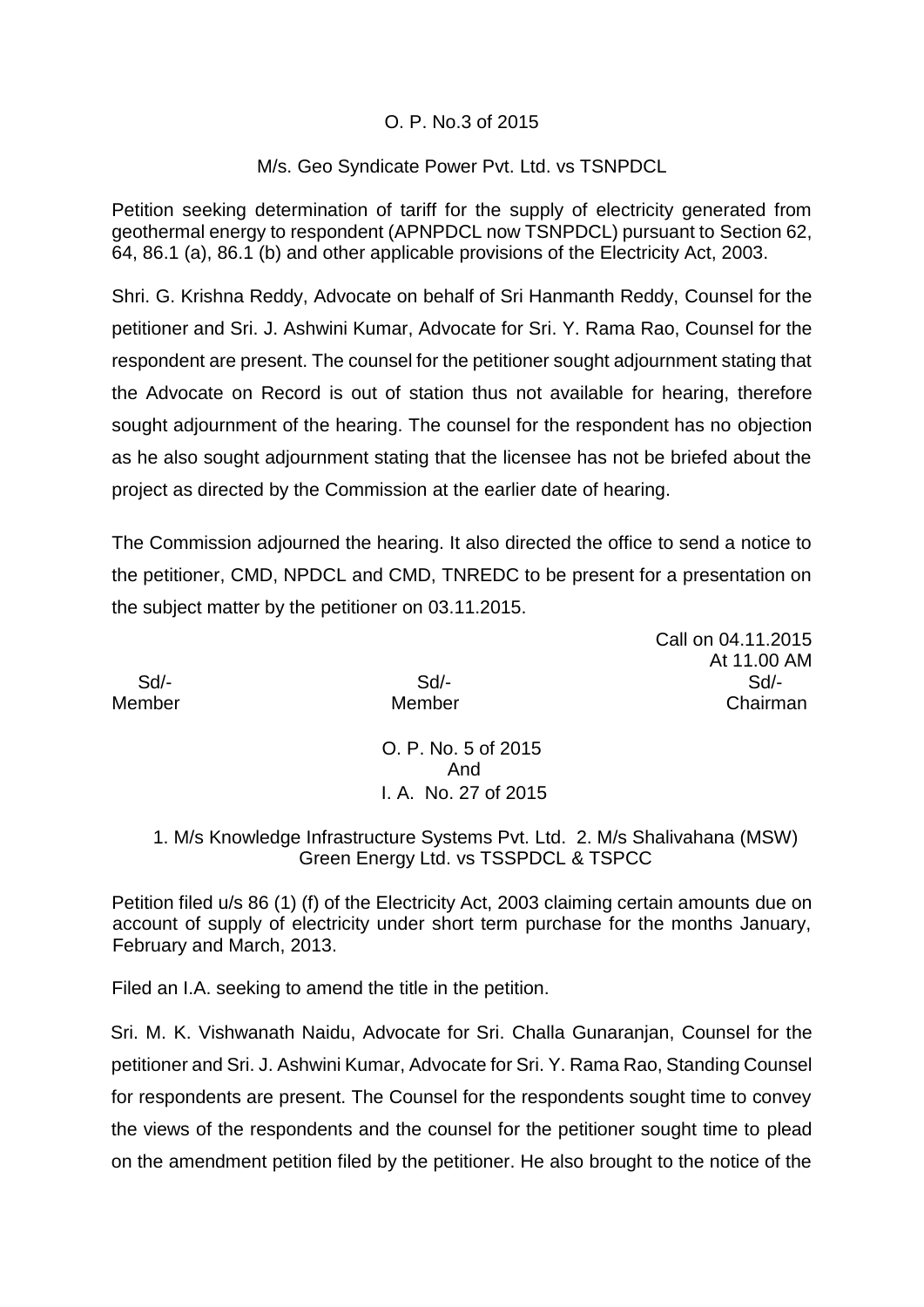Commission that the office has directed the petitioner to pay a fee of Rs. 10,000/ instead of Rs. 1000/- paid by the petitioner.

The Commission having regard to the request of the counsel adjourned the hearing and also stated that it will inform its views on the matter of payment of fee later.

Call on 04.11.2015 At 11.00 AM Sd/- Sd/- Sd/- Member Member Chairman

> O. P. No. 6 of 2015 And I. A. No. 28 of 2015

M/s. Rithwik Power Projects Ltd. vs TSNPDCL

Petition filed seeking directions to the licensee for payment of tariff for the additional capacity of 1.5 MW at the rate being paid to existing 6 MW power plant.

Filed an I.A. seeking to amend the title in the petition.

Sri. M. K. Vishwanath Naidu, Advocate for Sri. Challa Gunaranjan, Counsel for the petitioner and Sri. J. Ashwini Kumar, Advocate for Sri. Y. Rama Rao, Standing Counsel for respondents are present. The Counsel for the respondents sought time to convey the views of the respondents and the counsel for the petitioner sought time to plead on the amendment petition filed by the petitioner. He also brought to the notice of the Commission that the office has directed the petitioner to pay a fee of Rs. 10,000/ instead of Rs. 1000/- paid by the petitioner.

The Commission having regard to the request of the counsel adjourned the hearing and also stated that it will inform its views on the matter of payment of fee later.

Call on 04.11.2015 At 11.00 AM Sd/- Sd/- Sd/- Member Member Chairman

O. P. No. 7 of 2015 And I. A. No. 29 of 2015

M/s. Shalivahana (MSW) Green Energy Ltd. vs TSLDC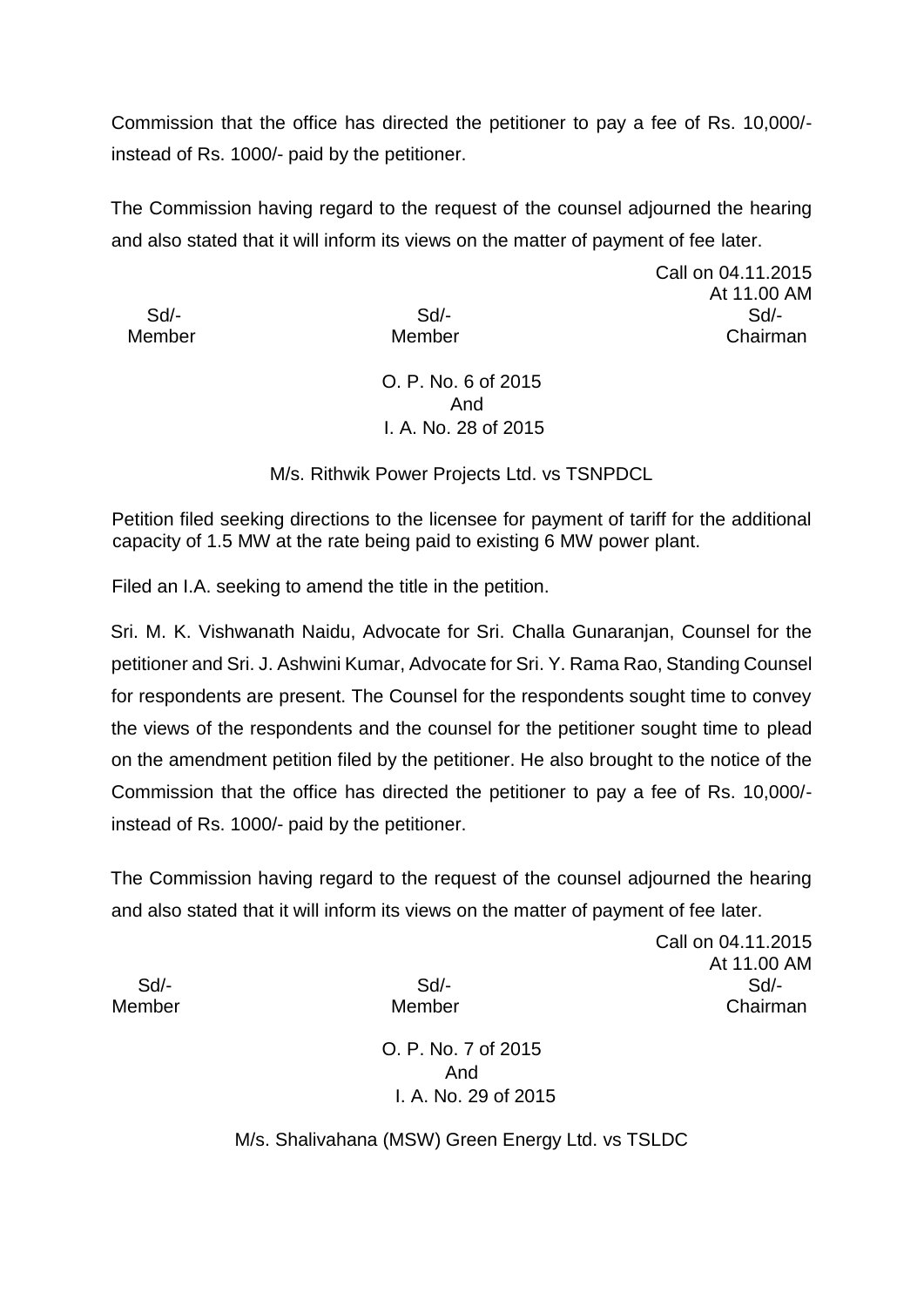# Petition filed questioning the refusal of grant of accreditation for the 12 MW MSW project under RPPO Regulation.

Filed an I.A. seeking to amend the title in the petition

Sri. M. K. Vishwanath Naidu, Advocate for Sri. Challa Gunaranjan, Counsel for the petitioner and Sri. J. Ashwini Kumar, Advocate for Sri. Y. Rama Rao, Standing Counsel for respondents are present. The Counsel for the respondents sought time to convey the views of the respondents and the counsel for the petitioner sought time for pleading on the amendment petition filed by the petitioner. He also brought to the notice of the Commission that the office has directed the petitioner to pay a fee of Rs. 10,000/ instead of Rs. 1000/- paid by the petitioner.

The Commission having regard to the request of the counsel adjourned the hearing and also stated that it will inform its views on the matter of payment of fee later.

Call on 04.11.2015 At 11.00 AM Sd/- Sd/- Sd/- Member Member Chairman

O. P. No. 11 of 2015

### M/s. SLT Power & Infrastructure Projects Pvt. Ltd vs Govt. of Telangana, TSTRANSCO, TSSPDCL & NREDCAP

Petition seeking directions to apply the tariff determined on 22.06.2013 in respect of the industrial waste project of 3.5 MW of the petitioner in terms of order of Hon'ble ATE dated 20.12.2012.

Sri. M. V. Pratap Kumar, Counsel for petitioner along with Sri. G. Vijay Bhaskar Reddy, representative of the petitioner and Sri. J. Ashwini Kumar, Advocate for Sri. Y. Rama Rao, Counsel for the respondent are present. Sri. Y. Rama Rao, made a mention that the petition be adjourned till the Commission pronounces the order in M/s. Gayathri Sugars Ltd case as both have identical issues and he would make submissions based on the order of the Commission in this matter. He also stated that he has informed the counsel for the petitioner about seeking adjournment in the matter. The counsel for the petitioner opposed the adjournment of the matter as he had argued the same on several occasions and the Commission was very considerate towards the licensee granting time on the last 4 occasions to submit their arguments apart from filing their reply to the data submitted by the petitioner in terms of the directions of the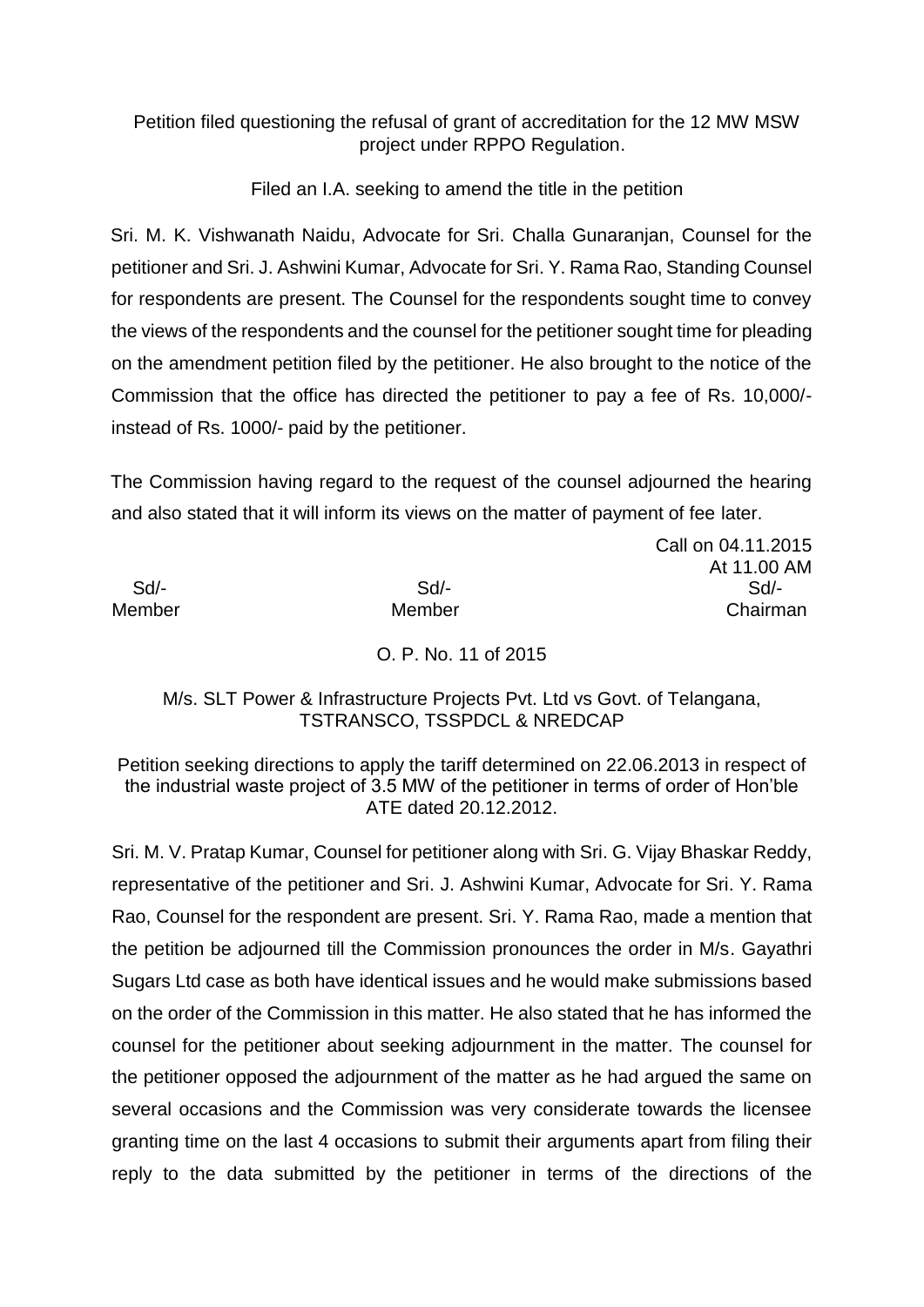Commission. He pleaded for early disposal of the matter or otherwise to pass some order so as to enable the petitioner to satisfy the bankers who are likely to auction the unit including the assets of the Directors.

The Commission felt that there is no necessity for adjourning the hearing as the licensee is not coming forward with its part of the data to confront the petitioner about the calculations made by it. As the licensee is not inclined to file any further information, it heard the counsel for the petitioner and reserved the matter for judgement.

Upon the request of the counsel for the respondent to permit the licensee to file written submissions, it gave time till 15.09.2015 for filing written submissions and upon receiving a copy, the counsel for the petitioner shall file his written submissions on or before 18.09.2015.

Call on 04.11.2015

| -Sd/-<br>Member               |  | Sd<br>Member |  |  |                      |  |  |  |  | At 11.00 AM<br>Sd/-<br>Chairman                                    |
|-------------------------------|--|--------------|--|--|----------------------|--|--|--|--|--------------------------------------------------------------------|
|                               |  |              |  |  | O. P. No. 14 of 2015 |  |  |  |  |                                                                    |
|                               |  |              |  |  |                      |  |  |  |  | M/s. Arhyama Solar Power Pvt. Ltd. Vs Govt. of Telangana, TSSPDCL, |
| <b>TSTRANSCO and Officers</b> |  |              |  |  |                      |  |  |  |  |                                                                    |

Petition u/s 86 (1) (f) of the Electricity Act, 2003 seeking to restrain the DISCOMs from deducting from the monthly bills amounts towards deemed generation

Sri. G. Randheer representative of the petitioner and Sri. J. Ashwin Kumar, Advocate for Sri. Y. Rama Rao counsel for the respondents are present. The representative of the petitioner stated that the counsel is unable attend hearing and also sought time for filing a reply to the counter affidavit. The counsel for the respondent also has no objection but has pointed out that the counsel for the petitioner was not present on the last occasion also.

The Commission having noticed the absence of the counsel for petitioner on several occasions, pointed out that if the counsel is not present on the next date of hearing,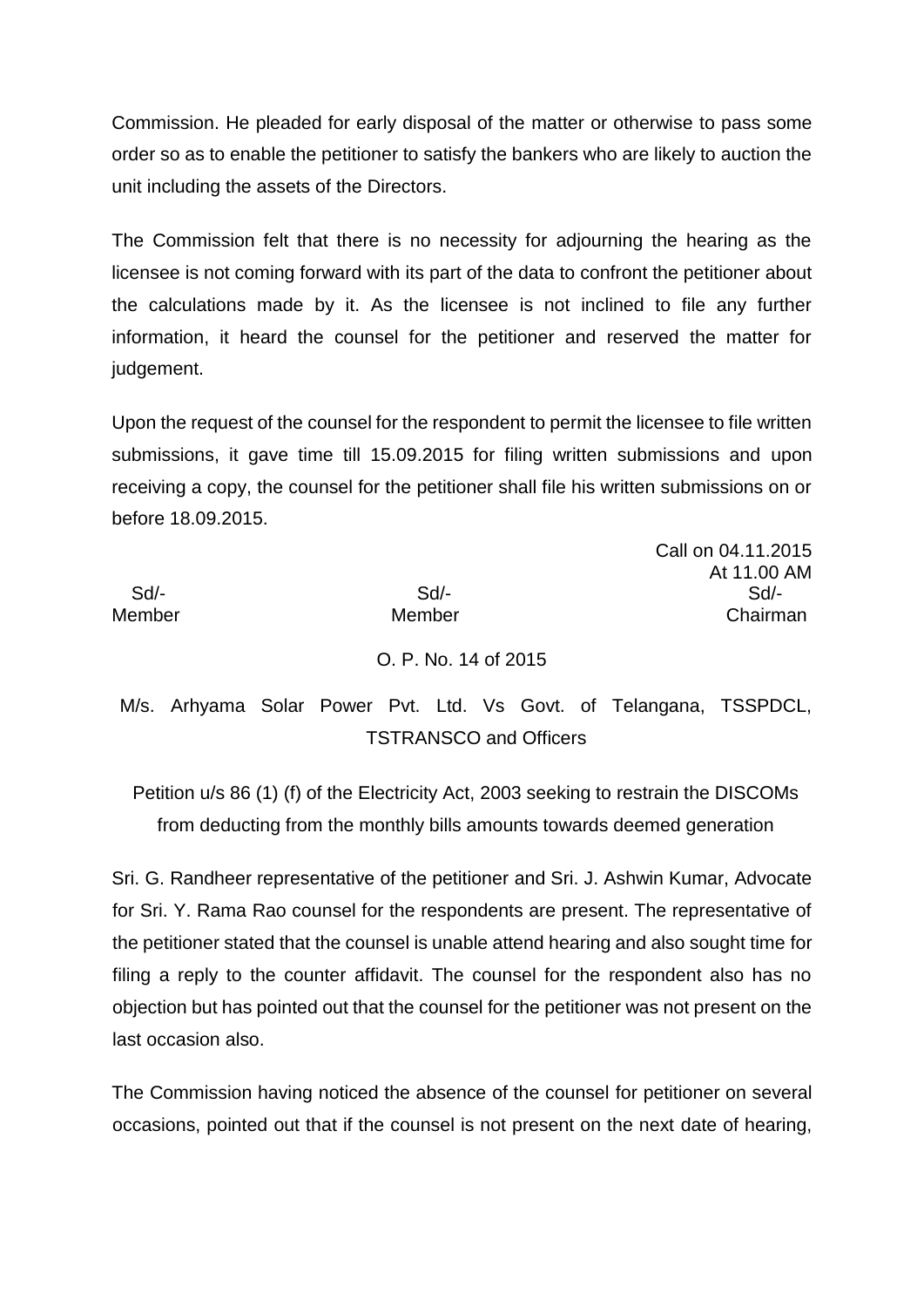the Commission will be constrained to decide the matter on the basis of record and further adjournment will not be allowed.

Call on 04.11.2015 At 11.00 AM Sd/- Sd/- Sd/- Member Member Chairman

O. P. No. 42 of 2015

M/s Penna Cement Ltd. Vs APTRANSCO, APPCC & DISCOMS

Petition filed u/s 86 (1) (f) of the Electricity Act, 2003 seeking to recover the amount Rs. 2,66,34,295/- towards pending dues on account of supply of electricity.

Sri. J. Ashwini Kumar, Advocate for Sri. Y. Rama Rao, Counsel for respondents is present. There is no representation on behalf of the petitioner. The counsel for respondents stated that the matter involves the issue of jurisdiction therefore the matter is required to go along with the batch of cases involving the issue of jurisdiction. He also stated there is no representation on behalf of the petitioner atleast on two occasions including the present day hearing.

The Commission accepting the suggestion of the counsel for the respondent and in view of the absence of the representative of the petitioner, adjourned without any date.

| Sd     | $Sd$ -               | Sd       |
|--------|----------------------|----------|
| Member | Member               | Chairman |
|        |                      |          |
|        | O. P. No. 51 of 2015 |          |
|        | And                  |          |
|        | I. A. No. 25 of 2015 |          |

M/s. Nile Ltd vs APCPDCL, TSSPDCL & TSNPDCL

Petition seeking directions for payment on the monthly power bills

Filed an I.A. seeking to amend the title in the petition.

Sri. M. K. Vishwanath Naidu, Advocate for Sri. Challa Gunaranjan, Counsel for the petitioner and Sri. J. Ashwini Kumar, Advocate for Sri. Y. Rama Rao, Standing Counsel for respondents are present. The Counsel for the respondents sought time to convey the views of the respondents and the counsel for the petitioner sought time for pleading on the amendment petition filed by the petitioner. He also brought to the notice of the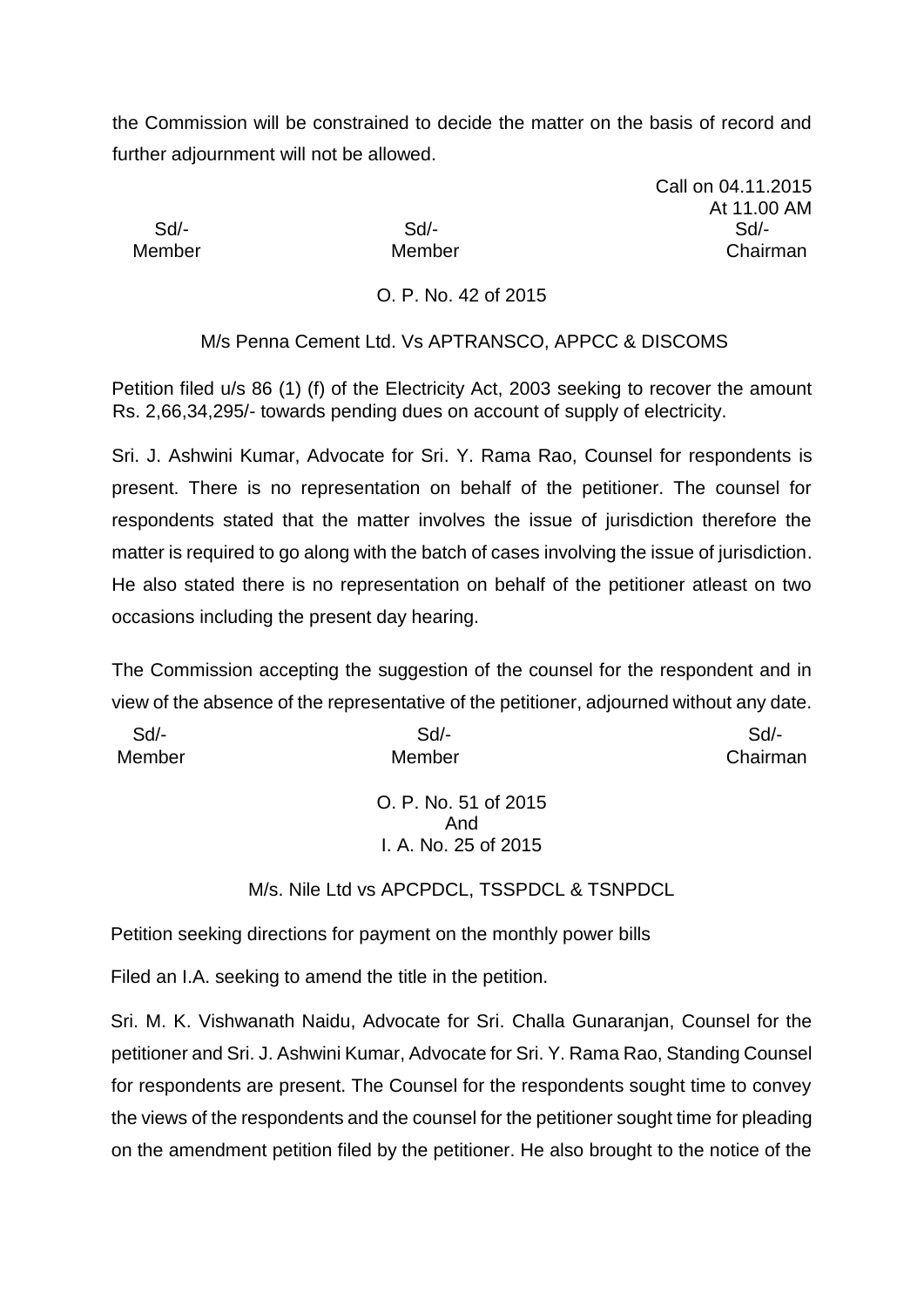Commission that the office has directed the petitioner to pay a fee of Rs. 10,000/ instead of Rs. 1000/- paid by the petitioner.

The Commission having regard to the request of the counsel adjourned the hearing and also stated that it will inform its views on the matter of payment of fee later.

Call on 04.11.2015 At 11.00 AM Sd/- Sd/- Sd/- Member Member Chairman

> O. P. No. 61 of 2015 And I. A. No. 23 of 2015

M/s Green Energy Association vs. TSDISCOMS & SLDC

Petition u/s 142 of the Electricity Act, 2003 for non-compliance of Regulation 7 (1) & (2) and 9 of the APERC Renewable Power Purchase Obligation (Compliance by purchase of renewable energy / renewable energy certificate) Regulation, 2012

Sri. B. Tagore counsel for the petitioners and Sri. J. Ashwini Kumar, Advocate for Sri. Y. Rama Rao, Counsel for the respondents are present. Counsel for the petitioner stated that he has submitted arguments in detailed on the early occasions and also filed submissions on petitioners part in respect of the I. A. enclosing the reply and the judgements being relied upon by the petitioner. The Counsel for the respondent stated that they are not in receipt of amendment petition and additional submissions in the matter and therefore sought adjournment of the matter.

The Commission pointed out that the Telangana Discoms are complying with RPO at more than 20% of the energy requirement, therefore required the petitioner to show how there is non-compliance of the said regulation. Also the counsel for the respondent to clearly place before the Commission the quantum of renewable sources of energy being procured by giving the break up for each source of supply. Adjourned.

Call on 30.11.2015 At 11.00 AM Sd/- Sd/- Sd/- Member Member Chairman

> O. P. No 74 of 2015 And I. A. No. 24 of 2015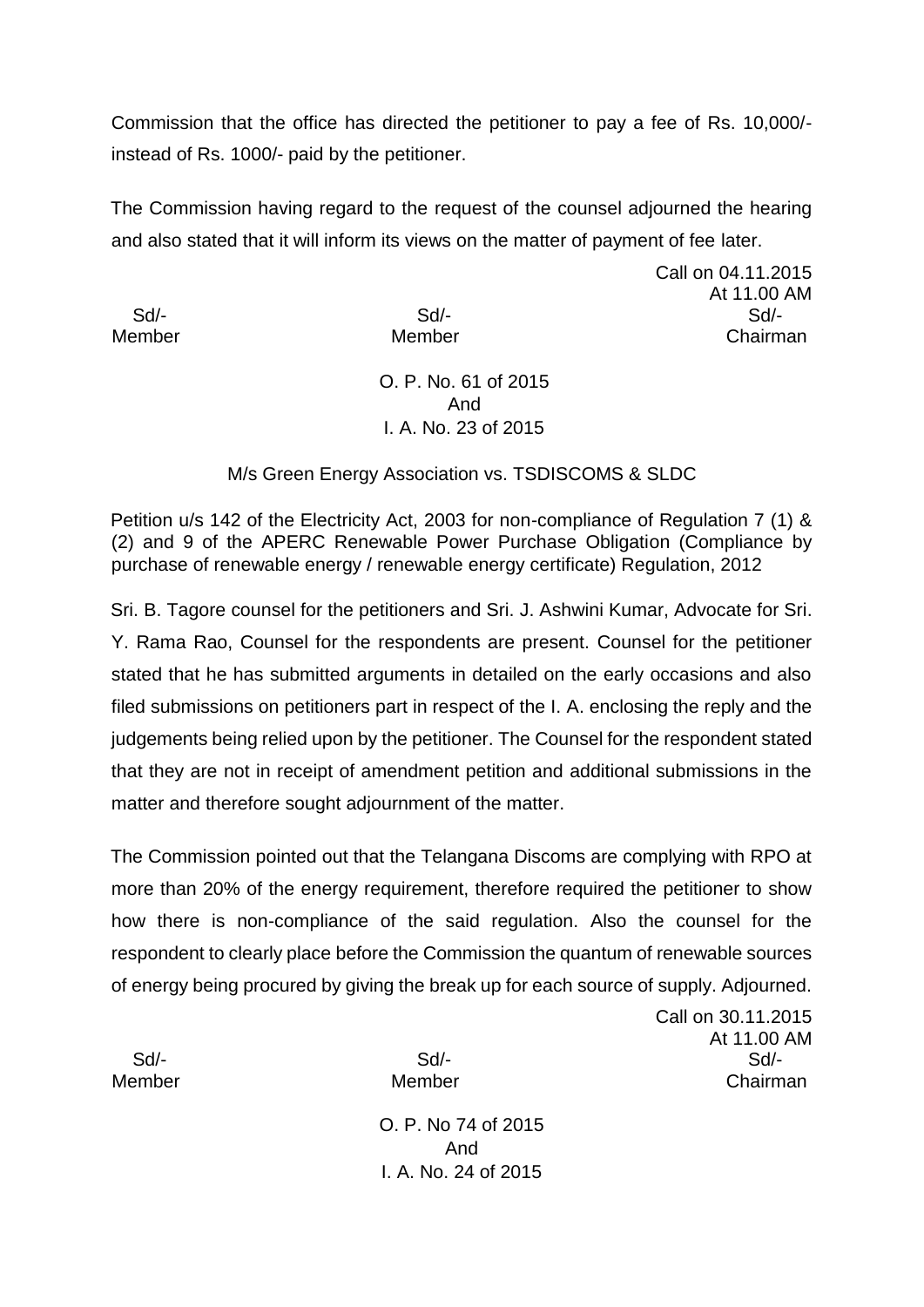M/s Hetero Wind Power Ltd. vs TSTRANSCO, APTRANSCO & TSSPDCL

Petition seeking execution of tariff order dated 09.05.2014 with regard to exemption of transmission & wheeling charges for the petitioner's wind project

Filed an I.A. seeking to amend the title in the petition.

Sri. Prasad Rao, Counsel for the petitioner and Sri. J. Ashwini Kumar, Advocate for Sri. Y. Rama Rao, Counsel for the respondents are present. Counsel for the respondents sought adjournment of hearing as the petitioner has raised the issue of giving benefit of order dated 09.05.2015 of erstwhile APERC determining the transmission tariff which involves jurisdiction issue. The counsel for petitioner has no objection, however, sought specific date of hearing of the matter. Adjourned.

Call on 04.11.2015 At 11.00 AM Sd/- Sd/- Sd/- Member Member Chairman

R. P. No. 1 of 2015

### TSTRANSCO vs Nil

Petition seeking for review of the order dated 09.05.2014 determining the transmission tariff for the 3<sup>rd</sup> control period of 2014-15.

Sri. J. Ashwini Kumar, Advocate for Sri. Y. Rama Rao, Counsel for the petitioner is present. The counsel for the petitioner sought adjournment of the matter stating that the matter involves the issue of jurisdiction as the petitioner is seeking review of the order passed by the erstwhile APERC determining transmission tariff for the control period 2014 to 2019 in the combined application filed by erstwhile APTRANSCO.

As it has a bearing a several issues and petitions before the Commission, the same is adjourned.

Call on 04.11.2015 At 11.00 AM Sd/- Sd/- Sd/- Member Member Chairman

O. P. No 82 of 2015

M/s Pragathi Group vs TSSPDCL & TSTRANSCO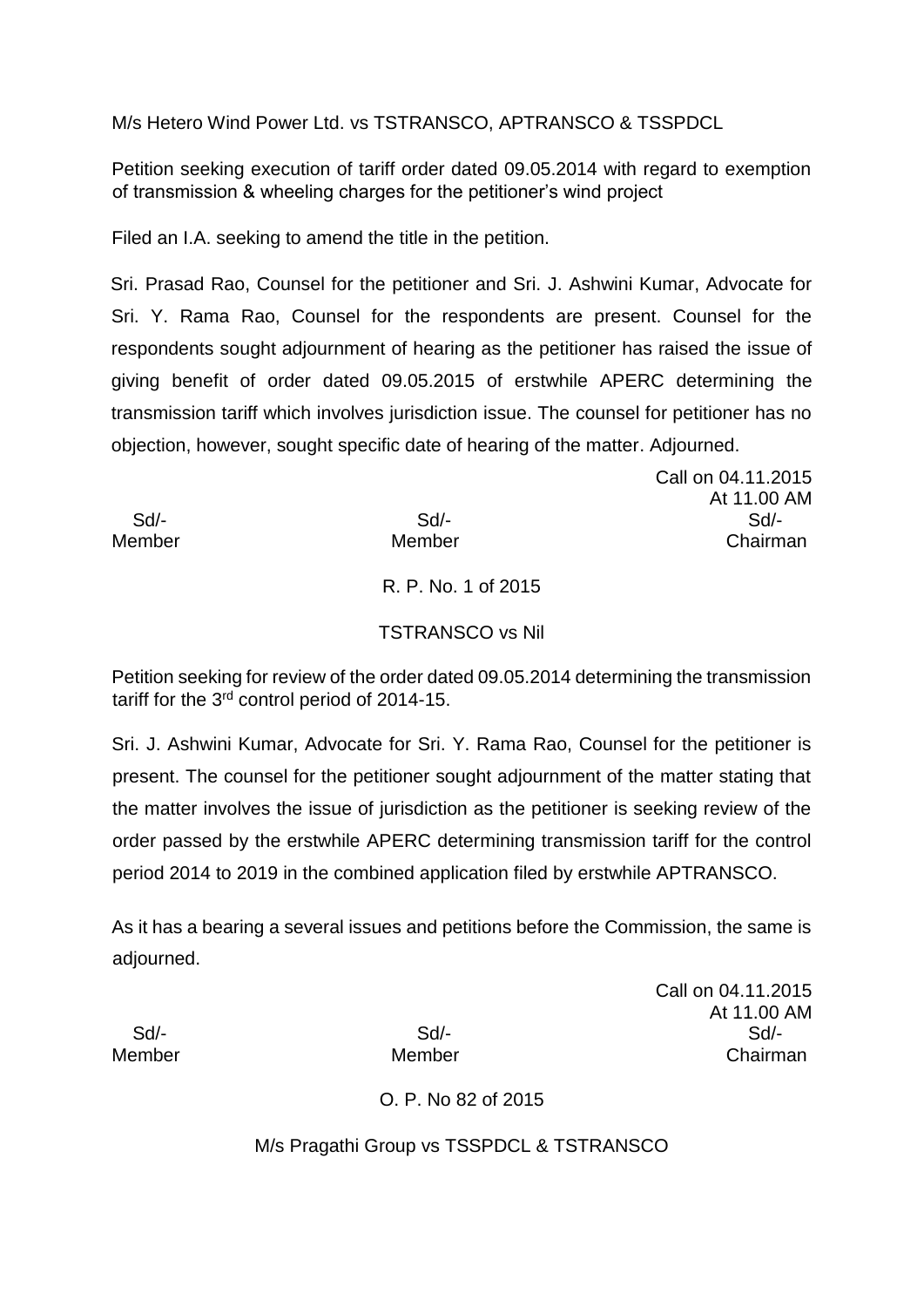Petition seeking to question the action of levying wheeling and transmission charges by licensees along with other issues.

Sri. Venkat, representative of the petitioner and Sri. J. Ashwini Kumar, Advocate for Sri. Y. Rama Rao, Counsel for respondent are present. The representative of the petitioner sought to file rejoinder to the counter affidavit filed by the licensees. Commission having noticed that the rejoinder is not filed by proper person, has directed the representative to file the rejoinder duly signed by the competent person of the company namely either the Managing Director or any of the Directors of the Company. Accordingly the petition is adjourned.

Call on 04.11.2015 At 11.00 AM Sd/- Sd/- Sd/- Member Member Chairman

O. P. No 83 of 2015

M/s Lanco Kondapalli Power Ltd. vs TSPCC, TSSPDCL & TSNPDCL

Petition seeking to question of non-payment of supplementary bills by the licensees.

Sri. M. K. Viswanatha Naidu, Advocate for Sri. Challa Gunaranjan, Counsel for the petitioner and Sri. J. Ashwini Kumar, Advocate for Sri. Y. Rama Rao, Counsel for respondents are present. The counsel for the respondents stated that the petition involves the issue of jurisdiction of the Commission and is required to be adjourned. The counsel for petitioner has no objection as the respondents have to file the counter affidavit in the matter. Adjourned.

Call on 04.11.2015 At 11.00 AM Sd/- Sd/- Sd/- Member Member Chairman

O. P. No 88 of 2015

#### Exhibition Society vs Nil

Application filed for exemption from license under Section 13 of Electricity Act, 2003.

Sri. O.S.R. Sastry, Office Superintendent of the petitioner is present. He sought time for filing the information as sought by the Commission and also to represent the matter through an Advocate. The Commission required the society to submit the details and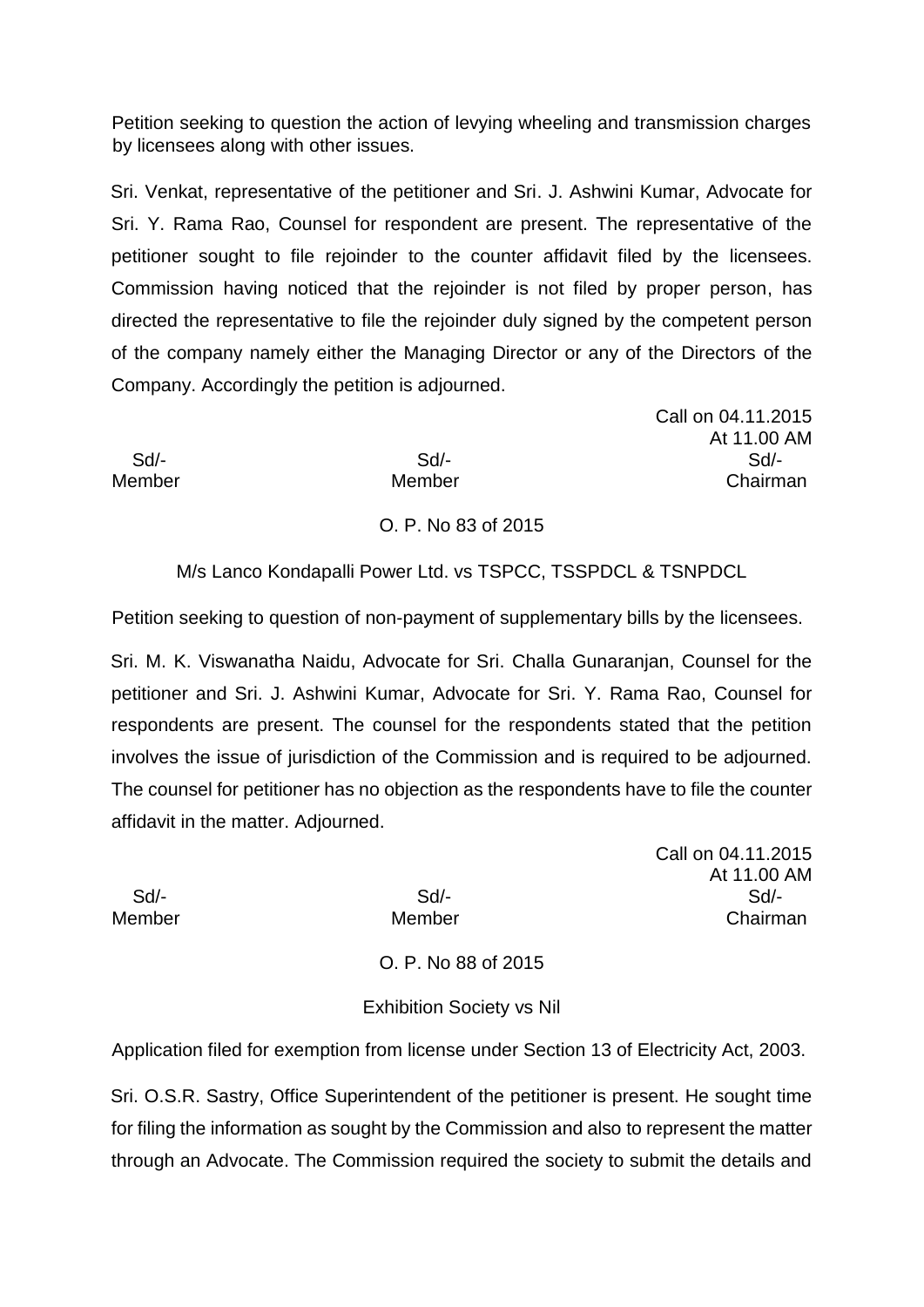also the legal provisions for enabling it to consider the application made by the petitioner. Adjourned.

Call on 04.11.2015 At 11.00 AM Sd/- Sd/- Sd/- Member Member Chairman

O. P. No 89 of 2015

M/s Bhagyanagar India Ltd. vs Govt. of Telangana, TSSPDCL & TSTRANSCO

Petition filed questioning the action of the licensees in demanding payment of wheeling charges contrary to the tariff order dated 09.05.2014 of erstwhile APERC.

Sri. J. Ashwini Kumar, Advocate for Sri. Y. Rama Rao, Counsel for respondent is present. There is no representation on the behalf of the petitioner either by itself or through their advocate. Since the petition is coming up for hearing for the first time, the matter is adjourned.

Call on 04.11.2015 At 11.00 AM Sd/- Sd/- Sd/- Member Member Chairman

> R. P. (SR) No 42 of 2015 And I. A. (SR) Nos. 51 and 52 of 2015

M/s Suguna Metals Ltd. vs TSNPDCL & TSSPDCL

Petition filed seeking review of the tariff order dated 27.03.2015 in OP Nos. 76 and 77 of 2015 in respect of voltage surcharge (SR No. 42 of 2015)

Petition filed for interim orders pending disposal of the review petition (SR No. 51 of 2015)

Petition filed for condoning the delay of 34 days in filing the review petition (SR No. 52 of 2015)

Sri. N. Vinesh Raj, Counsel for the petitioner and Sri. J. Ashwini Kumar, Advocate for Sri. Y. Rama Rao, Counsel for the respondents are present. The counsel for petitioner submitted arguments on the delay petition in the filing the review as well as merits of the case for reviewing the order determining retail supply tariff for the year 2015-16, more particularly the issue of levy of voltage surcharge. The Commission pointed out